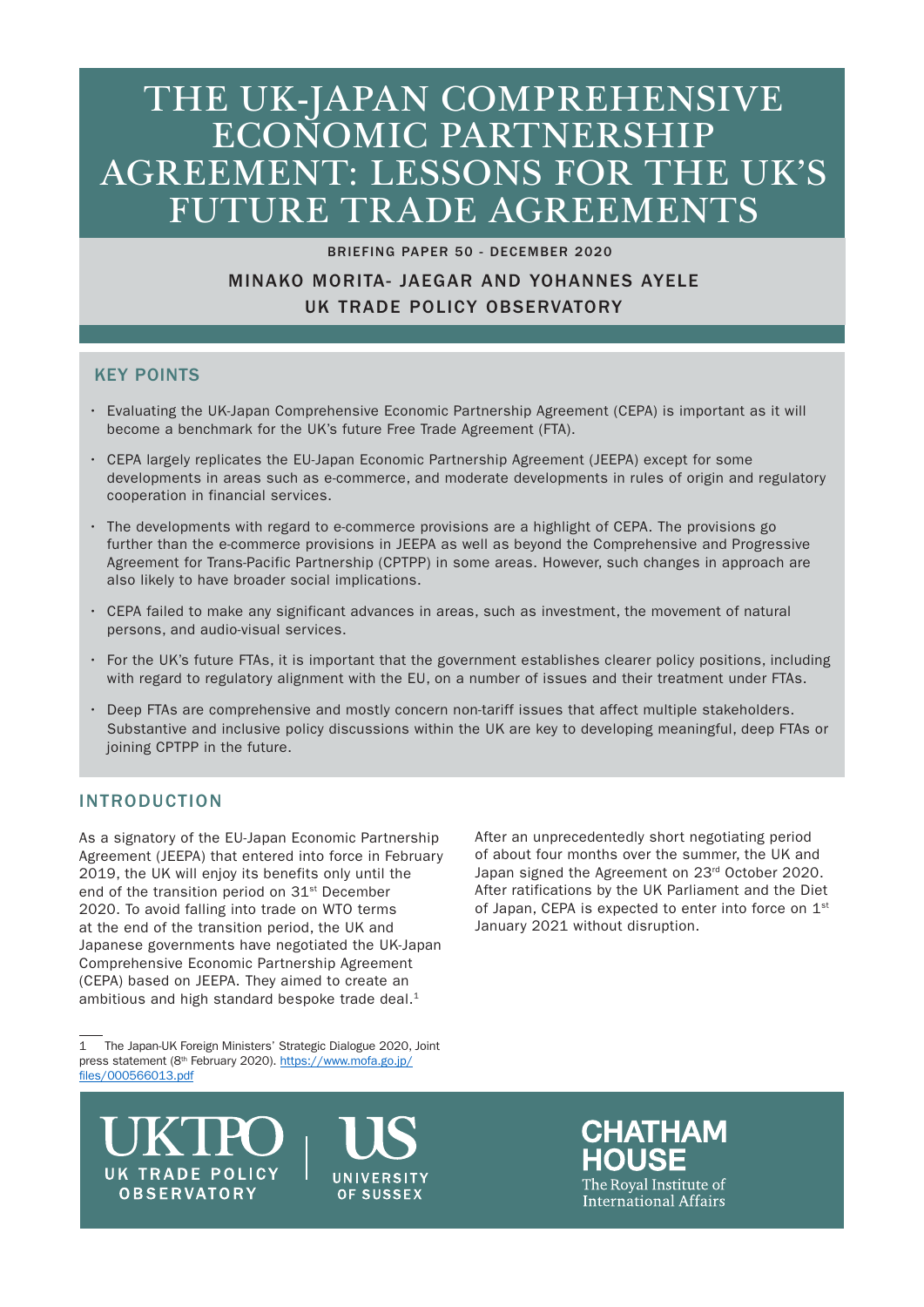Evaluating CEPA is important as the UK Government has presented it as the first Free Trade Agreement (FTA) for the UK as an independent trading nation. CEPA thus sets a benchmark for the UK's future FTAs and post-Brexit trade policy. This paper aims to identify substantive and institutional lessons from CEPA for the UK's future trade agreements. To begin, this paper provides an overview of UK and Japan trade and investment relations and reviews the economic rationale behind the trade deal. We then analyse the major developments as well as shortcomings of CEPA in relation to JEEPA in order to examine its potential economic and social implications. Overall, the analysis shows that CEPA largely replicated JEEPA, hence de facto in most areas does not go much further than being a continuity agreement.2 We shed light on market access in goods and services and the provisions regarding regulatory cooperation, with regard to digital trade / e-commerce and investment. Lastly, we summarise what can be learnt from CEPA for the UK's future FTA negotiations.

## TRADE AND INVESTMENT OVERVIEW

The UK and Japan have a strong trade and investment relationship. Japan is the world's third-largest economy and the UK's fourth-largest non-EU export market. Both UK exports in goods and services to Japan show an upward trend over the last 20 years (Figure 1). While UK services imports from Japan have been increasing over the last 20 years (with some fluctuation), goods imports had been declining until 2015, and since then have returned to the levels seen in the early 2000s. In 2019, UK goods exports to Japan accounted for 1.9% (£7,262 million) of its total goods exports and its services exports accounted for 1.6% (£7,987 million) of its total services exports. UK goods imports from Japan accounted for 1.9% (£9,703 million) of its total goods imports and its services imports accounted for 3.0% (£6,615) of its total services imports.3 Supply chains constitute an important feature of UK-Japan trade given that 59% of UK goods imports from Japan and 44% of UK exports to Japan are intermediate goods.4 In 2015, Japan's share of the foreign valued embodied in gross UK exports was 2.7%, and the UK share in the foreign value added embodied in Japan's

#### exports was 2.1%.<sup>5</sup>

Investment is at the heart of the UK-Japan economic relationship. Japan remains the largest foreign investor abroad, accounting for \$227 billion in 2019 (\$143 billion in 2018). 6 The UK is the second-largest Foreign Direct Investment (FDI) destination for Japan accounting for \$171.9 billion of FDI stock in 2019.7 The UK has been a hub for Japanese business in Europe and a gateway to the EU market for Japanese companies since the 1980s. Japanese investment to Europe has been concentrated in the UK, accounting for almost 40% of its total FDI stock in Europe (2018).8 Japanese companies play an important role in the UK economy, creating 132,168 jobs on average in the UK between 2011 and 2017 (Table 1). Investment in manufacturing and in wholesale and retail trade are the major source of employment (Table 1).

## TRADE IN GOODS

#### A. Market access

To examine market access in goods, we have calculated how much of the UK's goods exports would face zero tariffs under the JEEPA and under CEPA. By way of comparison, we note that close to 89% of UK exports to Japan would face zero tariffs if there was no trade agreement with Japan, and trade took place on the basis of Japan's MFN regime.

Table 2 shows the share of UK exports to Japan in 2019 that would face zero tariffs, non-zero tariffs and non-ad-valorem duties<sup>9</sup> under these two trading regimes. The FTA agreements call for tariff reductions over a number of years, so in each case, the pattern changes through time.

<sup>2</sup> See Annex 1.

<sup>3</sup> ONS (2020). UK total trade: all countries, non-seasonally adjusted.

<sup>4</sup> Value of UK-Japan trade in goods according to end-use, 2016- 2018 average, DIT (2020) UK-Japan Free Trade Agreement: The UK's Strategic Approach, p35.

The share of Japanese value added in the UK's gross exports in 2015 was 0.4% (\$2.8 Billion), while in the same year the share of total foreign value-added content of gross UK exports in 2015 was 15.07%. Hence Japan's share of the foreign value added was 0.4/15.07. The share of UK value added in Japan's exports was 0.28% (\$2.06 billion) in 2015, while the share of total foreign valueadded in Japan's exports is 13.2%. OECD (2018). "Trade in Value Added database". https://www.oecd.org/sti/ind/measuring-trade-invalue-added.htm

<sup>6</sup> Figure 1.9 in UNCTAD "World Investment Report 2020". The UK is ranked at 8<sup>th</sup> (\$31 billion). World Investment Report 2020 (unctad. org)

<sup>7</sup> The UK' FDI stock in Japan accounts for \$22.9 billion (2019). JETRO Investment data. https://www.jetro.go.jp/world/japan/stats/ fdi.html

<sup>8</sup> Source: JETRO investment data.

<sup>9</sup> An advalorem tariff is expressed as a percentage of the value of the imported product.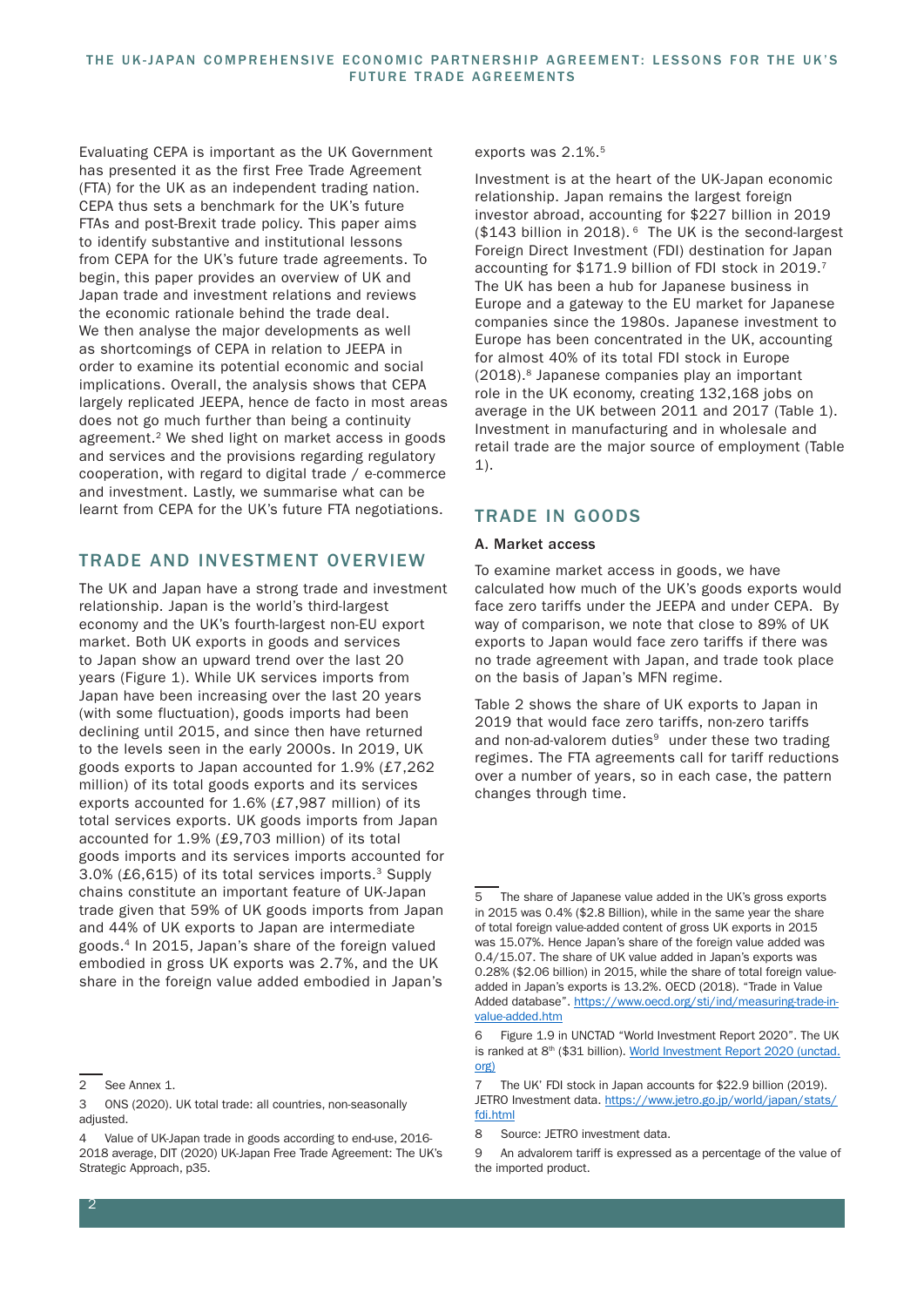#### THE UK-JAPAN COMPREHENSIVE ECONOMIC PARTNERSHIP AGREEMENT: LESSONS FOR THE UK'S FUTURE TRADE AGREEMENTS



#### Figure 1: UK-Japan trade in goods and services -UK's exports and imports

*Source: the ONS* 

#### Table 1: Persons employed and enterprises by main industries, average 2011-17

|                                                   | Persons employed - |       | Enterprise number - |       |
|---------------------------------------------------|--------------------|-------|---------------------|-------|
| NACE description                                  | Average 2011-17    |       | Average 2011-17     |       |
|                                                   | Number             | share | Number              | share |
| Manufacturing                                     | 51.396             | 38.9  | 193                 | 20.2  |
| Wholesale and retail trade; repair of motor v.    | 34.130             | 25.8  | 342                 | 36.0  |
| Transportation and storage                        | 5.236              | 4.0   | 41                  | 4.4   |
| Information and communication                     | 15,532             | 11.8  | 78                  | 8.0   |
| Financial and insurance activities                | 11.532             | 8.7   | 55                  | 5.2   |
| Professional, scientific and technical activities | 8.322              | 6.2   | 136                 | 14.1  |
| Total economy                                     | 132.168            |       | 962                 |       |

*Source: Author's calculation based on Eurostat FATS data (fats\_g1a\_08). Shares are computed as average shares over the period 2011- 17 and do not necessarily correspond to the share of the average number of persons employed/firms reported in this table.*

#### Table 2: Tariff UK Export faces to Japan under JEEPA and CEPA trading regimes

|      | UK-Japan CEPA      |                    |                         | <b>EU-Japan EPA</b> |                           |                            |
|------|--------------------|--------------------|-------------------------|---------------------|---------------------------|----------------------------|
| Year | <b>Zero Tariff</b> | Non-Zero<br>Tariff | non ad-<br>valorem duty | <b>Zero Tariff</b>  | Non-Zero<br><b>Tariff</b> | non ad-<br>valorem<br>duty |
| 2021 | 98.67              | 1.33               | 1.23                    | 98.67               | 1.33                      | 1.33                       |
| 2022 | 98.69              | 1.31               | 1.16                    | 98.68               | 1.32                      | 1.26                       |
| 2023 | 98.69              | 1.31               | 1.16                    | 98.68               | 1.32                      | 1.26                       |
| 2024 | 98.94              | 1.06               | 1.02                    | 98.93               | 1.07                      | 1.13                       |
| 2025 | 98.94              | 1.06               | 1.02                    | 98.93               | 1.07                      | 1.13                       |
| 2026 | 99.01              | 0.99               | 1.02                    | 99.00               | 1.00                      | 1.13                       |
| 2027 | 99.01              | 0.99               | 1.02                    | 99.00               | 1.00                      | 1.13                       |
| 2028 | 99.01              | 0.99               | 1.02                    | 99.01               | 0.99                      | 1.13                       |
| 2029 | 99.43              | 0.57               | 0.78                    | 99.42               | 0.58                      | 0.88                       |
| 2039 | 99.66              | 0.34               | 0.75                    | 99.66               | 0.34                      | 0.85                       |

*Note: For Japanese duties years refer to 12-month periods starting on 1st April of the year named.*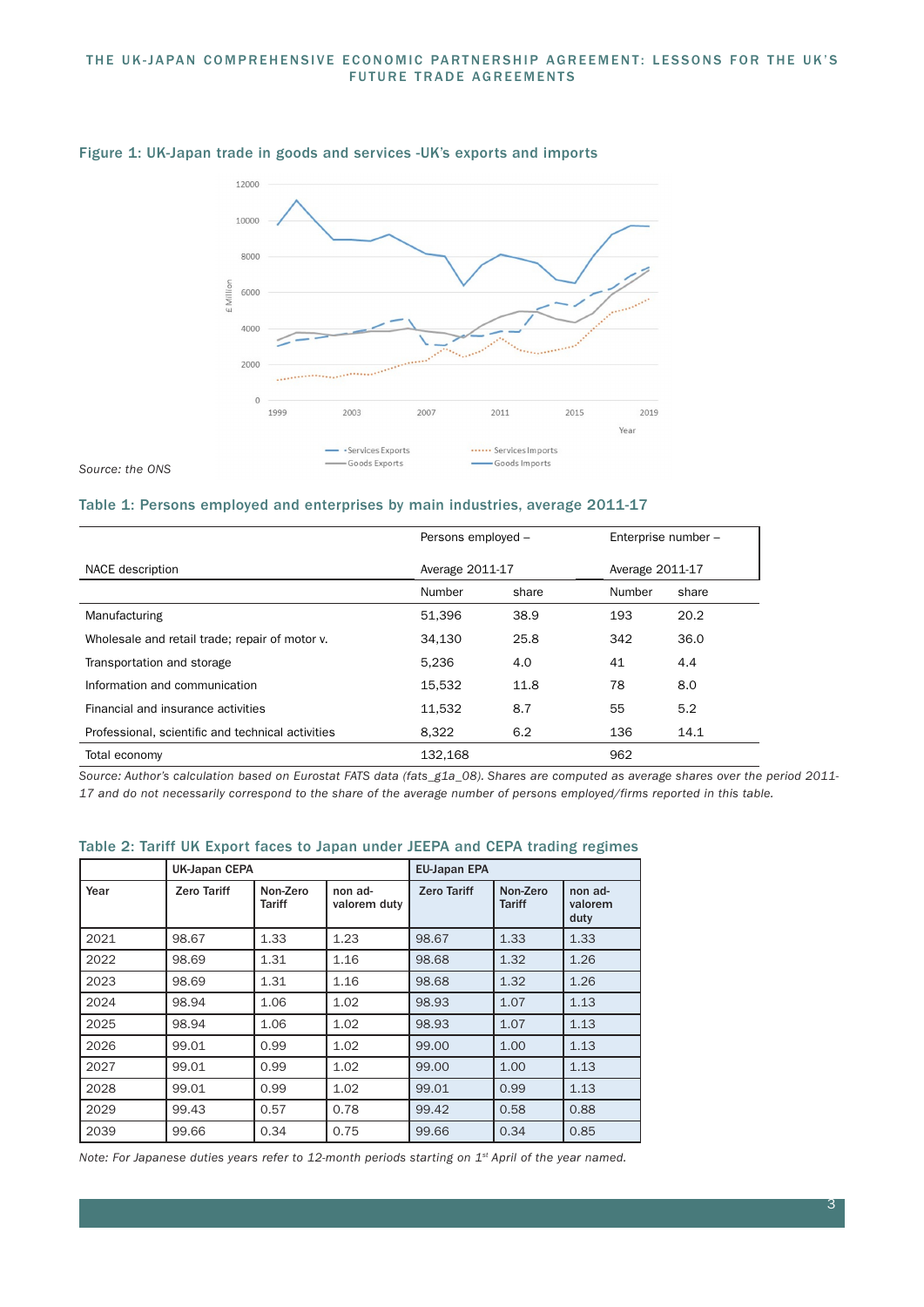The table shows that under JEEPA close to 99.7% of UK exports to Japan would face zero tariffs by 2039.10 The total share of UK exports facing non ad-valorem duties at the tariff line level decreases from 3.1% (under MFN) to 0.85% under JEEPA. Our calculation for the same exercise for CEPA reveals almost identical figures to JEEPA: 99.7% of UK (2019) exports to Japan would be under zero tariffs as of 2039 and 0.75% would face non ad-valorem duties.

We also calculated the number of products that face different tariff rates in JEEPA and CEPA. We find that under CEPA, there are only 10 tariff lines out of the 9,444 where the UK tariff is lower (and only marginally so in nine of them), and that rises to 11 products in the  $5<sup>th</sup>$  year (2025). In 2019, the UK had no exports to Japan in any of these goods/services. After 12 years, there are no differences between CEPA and JEEPA tariffs.

## B. Rules of Origin

Any Free Trade Agreement provides preferential tariff treatment for its signatories. However, to get preferential tariff treatment each FTA has its own rules of origin. The rules of origin determine the economic origin of each specific product. A single or a variety of criteria in combinations can be applied to determine whether a specific product is originating in the partner country. Typically, four criteria are usually applied: wholly obtained (WO) rule, value-added (VA) rule, change in tariff classification (CTC) rule, and specific production process (SP) rule. $11$ 

We compare the rules of origin in CEPA and JEEPA. Both agreements use the change in tariff classification, specific production processes, a maximum value of originating materials, and a minimum regional value content to determine whether a product is originating and in most cases, the same rules of origin are used in both agreements.12

On Specific Rules of Origin: In general, the product specific rules of origin in CEPA mirrors JEEPA. However, a total of 380 Harmonised System (HS) sixdigit products (among the more than 5000 HS2017 product lists) have different rules or slightly changed rules of origin in CEPA in comparison to JEEPA. Appendix 2 shows the main sectors and number of

products. For 363 of these products, the rules of origin appear to be easier / less constraining under CEPA compared with JEEPA. For 17 products, because of the nature of the rules, it is harder to ascertain.<sup>13</sup> In terms of export value, however, the share of these 363 products in UK-Japan trade is small. For the UK the value of these exports in 2019 was \$295 million, which represents only 3.6% of UK goods export to Japan (Appendix 2).

Rules on Accumulation: In determining whether the product from the exporting country qualifies for preferential treatment, the rules on cumulation matter—these determine the extent to which inputs sourced from a third (non-partner) country can be counted as originating in the exporting country (e.g. the UK).14 Regarding cumulation, CEPA allows inputs originating in the EU to be considered as originating in the UK when used in the production of another product which is then exported to Japan. In other words, UK exports to Japan can include inputs from the EU and count as originating from the UK. This applies to most of the inputs from the EU, however, there is a list of 208 products that are excluded.<sup>15</sup> In terms of the export value of these excluded products, in 2019 the UK exported \$188 million (amounting to 2.3% of UK exports to Japan), and \$8 billion to the EU in the same year.

Miscellaneous differences: On the validity of a statement of origin, CEPA gives more time for a single shipment of one or more products than JEEPA—it allows the validity of a statement of origin to extend more than 12 months from the date on which it was made. The validity of the statement of origin for multiple shipments of identical products imported is identical between CEPA and JEEPA. On small consignments and waivers, CEPA leaves limits to the rules and standards of the importing country while in JEEPA it puts €500 in the case of small packages or €1200 for travellers' personal luggage and ¥100K for Japan.

In summary, except for a small number of products for which CEPA provides less restrictive rules of origin requirements, the product specific rule of origins in

<sup>10</sup> Our calculations shows that close to 89% of UK exports to Japan would face zero tariffs under Japan's MFN regime while the remaining 11% faced non-zero tariffs.

<sup>11</sup> For more detailed discussion of each rules, see Gasiorek and Garrett (2020). "We're going to make them an offer they can refuse: rules of origin and the UK-EU free trade agreement", UK Trade Policy Observatory Briefing Paper 45, University of Sussex. https://blogs. sussex.ac.uk/uktpo/files/2020/07/Briefing-paper-45-1.pdf

<sup>12</sup> For more see, Annex 3-C, Note 1 General Principles of the UK-Japan CEPA.

<sup>13</sup> Product specific rules of origin in CEPA is categorized as easier (1) if more non-originating material is allowed or (2) if there is alternative new rule that origin can be fulfilled compared with JEEPA.

<sup>14</sup> There are different forms of cumulation: bilateral cumulation, diagonal cumulation, full cumulation, and extended cumulation. For a more detailed explanation of each of the cumulations, see: Gasiorek and Garrett (2020). "We're going to make them an offer they can refuse: rules of origin and the UK-EU free trade agreement", UK Trade Policy Observatory Briefing Paper 45, University of Sussex. Available at: https://blogs.sussex.ac.uk/uktpo/files/2020/07/Briefingpaper-45-1.pdf

<sup>15</sup> Annex 3-C of the UK-Japan CEPA provides the list of chapters and heading of the Harmonized system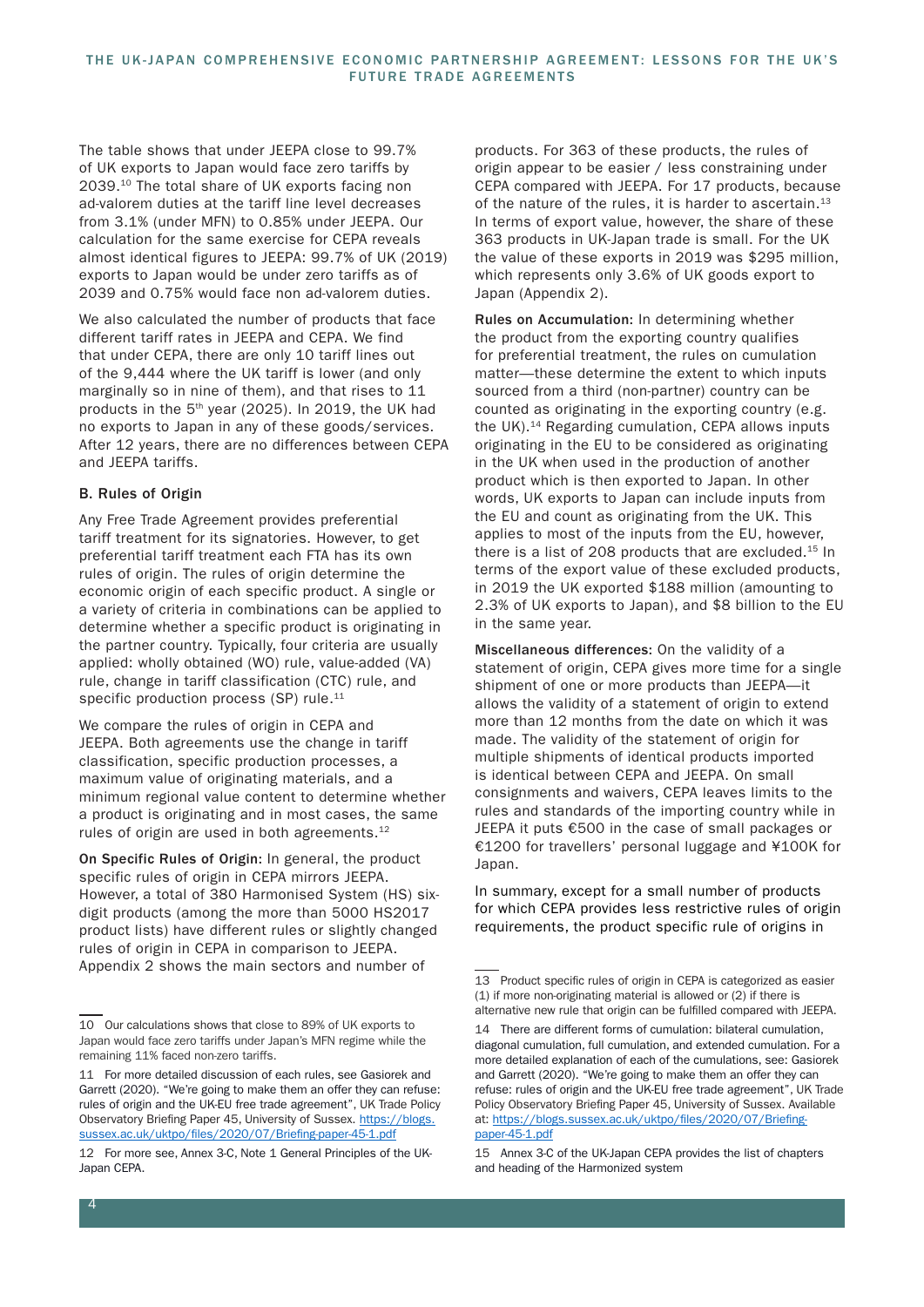JEEPA and CEPA are very similar. The CEPA agreement includes articles on the potential to include Japan's inputs as counting as UK in origin in the UK's exports to the EU (which could prove to be significant for the car industry) $16$ , but this would require the EU to agree to this in a future UK-EU agreement.<sup>17</sup>

#### C. Other regulatory issues related to trade in goods

In general, enhancing regulatory cooperation on SPS and TBT<sup>18</sup> is expected to reduce non-tariff barriers to trade and facilitate trade and investment. On the other hand, differences in the regulatory regimes of FTA signatory countries have to be carefully examined to ensure public policy objectives in the field of health, safety, and environment.

With regard to SPS provisions in CEPA, the Agreement made one significant change from JEEPA. Whereas SPS measures are within the scope of the JEEPA dispute settlement with limited exclusion for certain areas (e.g. risk assessment and equivalence and import procedure), SPS measures under CEPA are now entirely outside the scope of its dispute settlement. This implies that the WTO dispute settlement procedures will be applied if any disputes take place under CEPA. The rationale behind this decision is not clear.

As for TBT, some minor changes were made with regard to the functions of a national contact point on technical barriers to trade (TBT) in the text. With regard to mutual recognition agreement, The EU-Japan Agreement on Mutual Recognition Agreement (2018) was incorporated into CEPA as the Protocol on Mutual Recognition, instead of transferring into the UK-Japan Mutual Recognition Agreement as a standalone agreement.

## TRADE IN SERVICES

#### A. Market access

Like JEEPA, the liberalisation commitments of CEPA cover cross-border trade in services; investment; and entry and temporary stay of natural persons. With regard to services commitment, as with JEEPA, the agreement takes a negative list approach – hence the list of services which cannot satisfy liberalisation obligations under CEPA (e.g. market access, national treatment, most-favoured-nation treatment, prohibition of nationality requirement for senior management and boards of directors, and prohibition of performance requirements) are listed as a reservation in an Annex

### to the agreement.<sup>19</sup>

Japan's reservations for existing measures for cross-border services and investment liberalisation in CEPA is identical to the one for JEEPA. As for future measures, the number of reservations was reduced from 18 under JEEPA to 17 under CEPA. This means that relative to JEEPA, the UK did not achieve better access to the Japanese market in terms of liberalisation obligations.20

The number of UK reservations for existing measures was reduced from 17 in JEEPA to 9 in CEPA and the number of UK reservations for future measures was reduced from 23 reservations in JEEPA to 16 in CEPA.21 However, the UK's reservations are somewhat difficult to interpret. This is because currently for five out of nine reservations, the EU's directives and regulations are listed as relevant measures.<sup>22</sup> Also, the two reservations (Reservation 1 and 4) do not provide relevant measures.23 This appears to be because the UK is still to transform the EU's directives and regulations into domestic law. Hence the UK's position on a range of services and investment related measures still adhere to those EU directives/regulations. It is only once these have been transformed into UK domestic law, that the full nature of the reservations can be understood. This is also an important issue for the UK's future FTA negotiations, since domestic law and regulations should be the foundation of UK offers to FTA partners.

Another critical issue is the coverage of audio-visual services in the agreement. The EU exempts audiovisual services from its WTO commitments and Free Trade Agreements including JEEPA to protect European

<sup>16</sup> See Article 3.5 (10) and Article 3.5 (10) of the UK-Japan CEPA

<sup>17</sup> https://www.bbc.co.uk/news/business-54345882

<sup>18</sup> Chapter 6: SPS and Chapter 7: TBT.

<sup>19</sup> The UK and Japan commit to liberalisation covering all sectors except for measures provided in the reservation lists for existing measures (Annex 8-B: Annex I) and the reservation lists for future reservation (Annex 8-B: Annex II). Also, the measures for public purposes (i.e. security, environment, privacy protection and safety) are outside the scope of liberalisation commitments (Article 8.3: General exceptions).

<sup>20</sup> As for the reasons why the UK has a difficulty in achieving better market access from its trading partners, see M. Morita-Jaeger (2020). The Japan-UK Free Trade Agreement – Continuity or no continuity? How can it be still "ambitious"?, UKTPO Briefing Paper 46, July 2020; and M. Morita-Jaeger and Winters, L. A. (2018). The UK's future services trade deals with non-EU countries: A reality check, UKTPO Briefing Paper 24, November 2018.

<sup>21</sup> Annex 8-B, Annex I and II in CEPA and Annex 8-B, Annex I and II in JEEPA.

<sup>22</sup> These reservations include: reservation No. 2, 5, 6, 7 and 9. For example, Annex 8-B: Annex I Reservation 2 lists EU's directives as relevant measures for Auditing services' reservation. Annex 8-B: Annex I Reservation 5 lists EU and EEC regulations as relevant measures for Business services reservation.

<sup>23</sup> For example, in Reservation 4: Research and development services, "all currently existing and all future research or innovation programmes" is provided as relevant measures.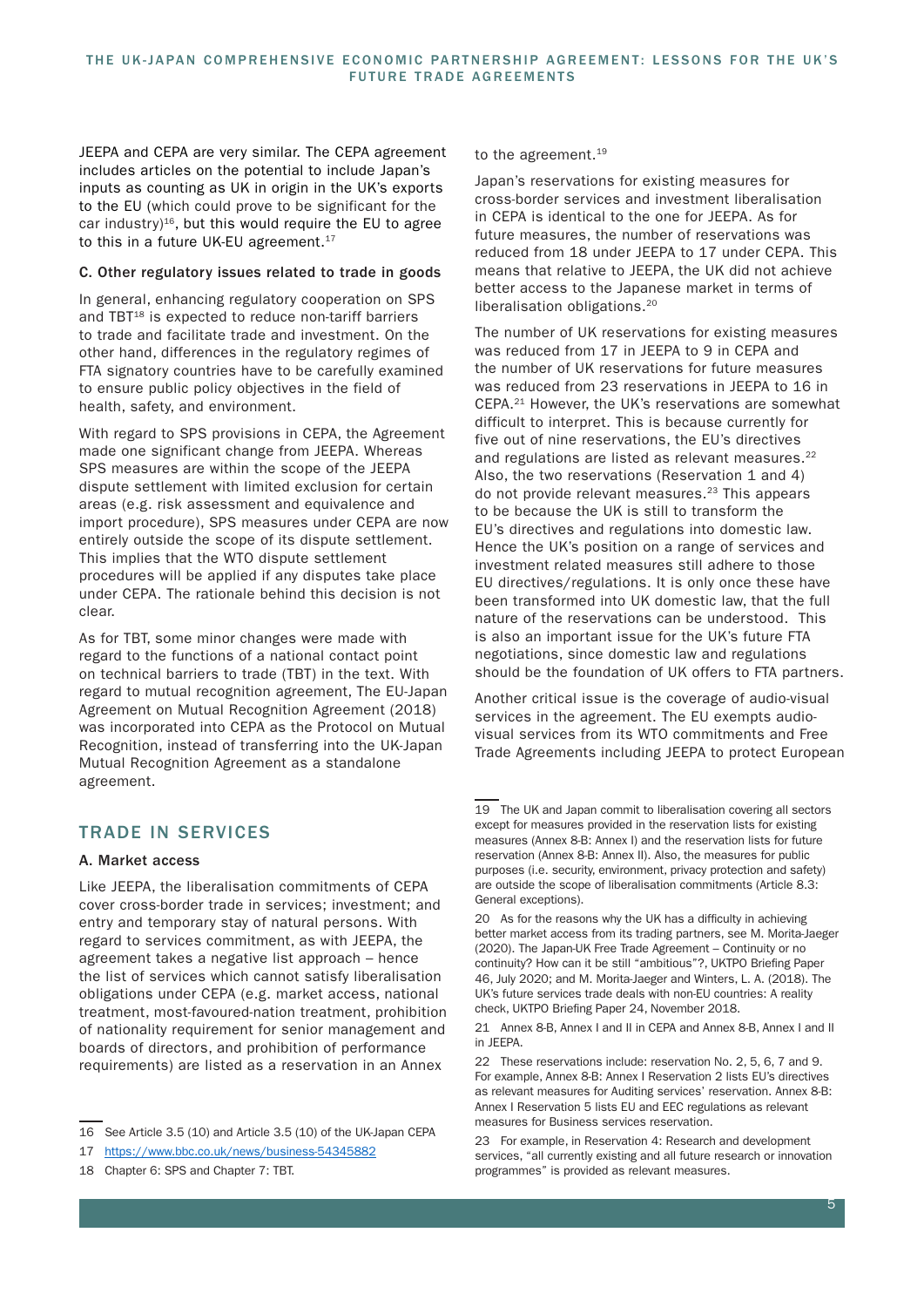cultural diversity.24 In CEPA, audio-visual services are still retained outside the scope of the Agreement. The only difference from JEEPA is that possible regulatory cooperation and inclusion of the sector into the Agreement is noted in the clauses.<sup>25</sup> It is generally understood that the UK had a relatively liberal position on the audio-visual sector in comparison with other EU members, such as France, when the UK was an EU member. Especially with regard to the UK's future FTAs, the government needs to establish a clear position on an audio-visual services policy and its treatment under FTAs, as well as the rationale behind that position.<sup>26</sup>

Lastly, we turn to the treatment of the temporary stay and movement of natural persons for business purposes. This area shows some improvements in comparison to JEEPA (Table 3). $27$  For example, the definitions of 'intercorporate transferees' and 'investors' were improved with specific references to UK law and Japanese law.<sup>28</sup> In JEEPA, the UK's commitments were stricter than the EU level commitments. In CEPA, the UK made some improvements in its schedule of 'Business visitors for establishment purposes, intra-corporate transferees, investors and short-term business visitors'.29 Furthermore, the UK matched Japan's commitment of a visa procedure within 90 days.<sup>30</sup> These improvements could facilitate Japanese investment activities in the UK. However, it should be noticed that the UK's commitments have not entirely improved to a reciprocal basis in CEPA and some of its commitments are still stricter than the EU's commitments in JEEPA. For example, the length of stay for 'Business visitors for establishment purposes' is still stricter than the EU's commitment under JEEPA. Also, the UK remained "unbound" (no commitment) regarding 'short-term business visitors' while Japan allows up to 90 days stay.

#### B. Provisions for regulatory cooperation in services

In general, the regulations that are covered within the schedule of commitments<sup>31</sup> cannot represent all types of de-facto barriers. Yet, regulatory barriers, such as regulatory divergence; transparency of qualification requirements and procedures; measures which restrict competition; and domestic regulations that are more burdensome than necessary, do matter for business in practice.<sup>32</sup> Since liberalisation commitments in CEPA are almost identical to that of JEEPA, the value-added segment of rule-making (provisions for domestic regulation and regulatory cooperation) is key to assessing the UK-Japan CEPA's impact in this regard.

Looking at the provisions for sectoral regulatory framework, CEPA basically replicates the regulatory framework of JEEPA (which includes sectoral regulatory cooperation in postal and courier services; telecommunications services; and financial services) except for in financial services.<sup>33</sup> The major developments made in financial services include: (i) UK financial service suppliers can offer 'new financial services' on the same basis as Japanese financial services suppliers;<sup>34</sup> (ii) a ban on requiring services providers to use or locate financial service computing facilities in the host country with some safeguards for governments;<sup>35</sup> and (iii) more detailed tasks of the joint UK-Japan Financial Regulatory Forum than those of the EU-Japan Financial Regulatory Forum in JEEPA. Since the financial sector is the major sector in UK-Japan services trade (about 55% of UK's exports to Japan and 40% of imports from Japan),  $36$ the development is especially welcomed by the UK financial sector. These improvements are expected to facilitate financial services activities, especially cross-border services (i.e. internet) and cooperation between the financial regulatory authorities in the UK and Japan.

- 29 Annex III, Schedule of the United Kingdom.
- 30 Annex 8-C.

<sup>24</sup> Article 167 of the Treaty on the Functioning of the European **Union** 

<sup>25</sup> Article 8.4 (b) and (d).

<sup>26</sup> See study on Brexit and the EU-UK relation in the audio visual sector, Policy Department for Structural and Cohesion Policies Directorate-General for Internal Policies (2018). Research for CULT Committee – Audiovisual Sector and Brexit: the Regulatory Environment, European Parliament.

<sup>27</sup> Chapter 8: Article 8.21. Annex 8-B: Annex III and IV and Annex 8-C.

<sup>28</sup> Section D: Article 8.21.

<sup>31</sup> These include measures inhibiting market access, national treatment, most-favoured-nation treatment, prohibition of nationality requirement for senior management and boards of directors, and prohibition of performance requirements as defined in Chapter 8.

<sup>32</sup> Morita-Jaeger, M. and Winters, L. A. (2018).

<sup>33</sup> Chapter 8: Section E Regulatory framework stipulates cross-sectoral domestic regulation and sector specific regulatory cooperation: postal and courier services; telecommunications services; and financial services.

<sup>34</sup> Chapter 8: Article 8.60 in CEPA. In comparison with JEEPA (Article 8.60), new types of financial services are defined in detail.

<sup>35</sup> Chapter 8: Article 8.63.

<sup>36</sup> DIT (2020). UK-Japan Free Trade Agreement: The UK's Strategic Approach, Chart 2 (p34).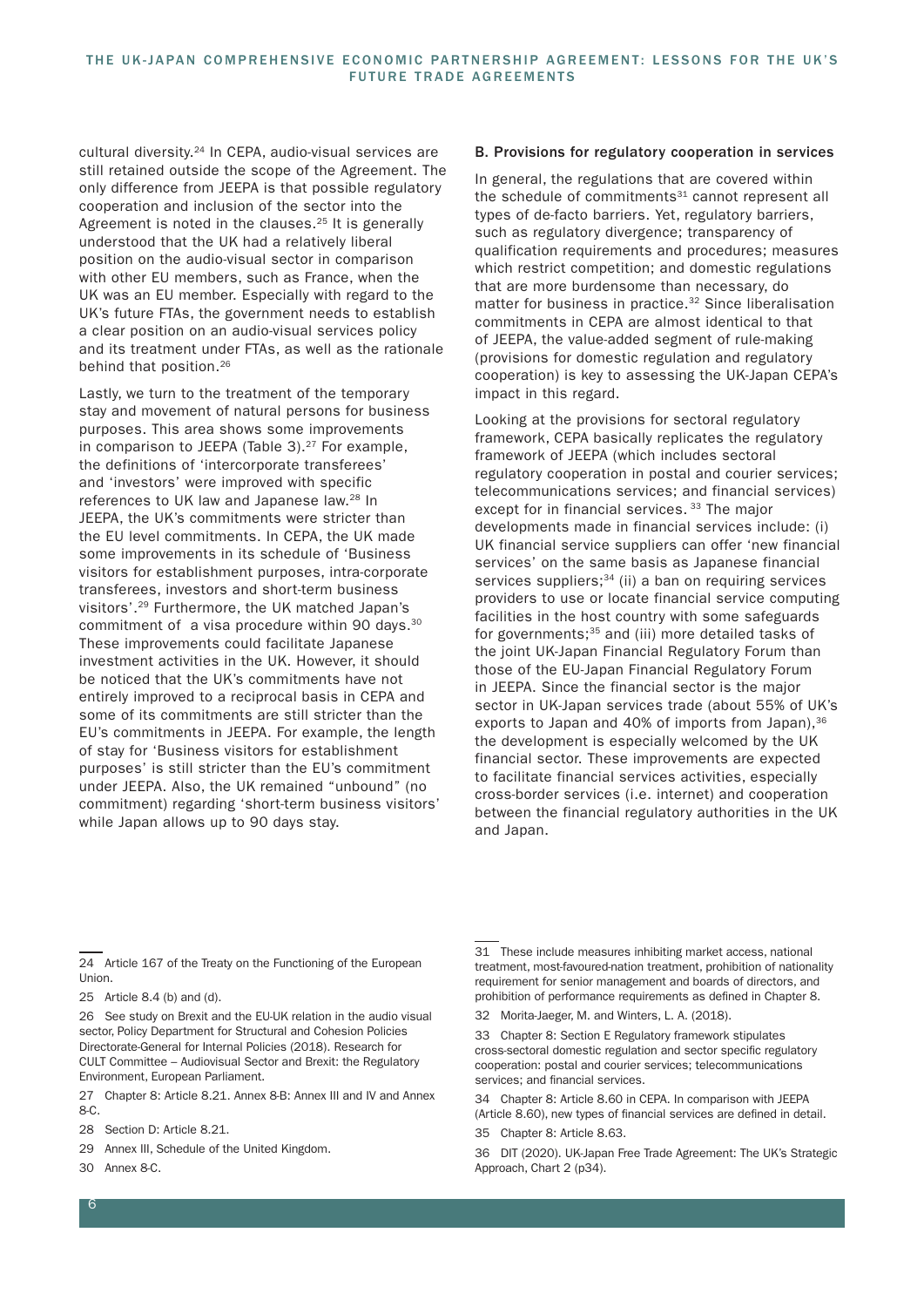|                                                              | EU-Japan EPA <sup>37</sup>                                                                                                                                   |                                                                                            | UK-Japan CEPA <sup>38</sup>                                                                                  |                                                            |  |
|--------------------------------------------------------------|--------------------------------------------------------------------------------------------------------------------------------------------------------------|--------------------------------------------------------------------------------------------|--------------------------------------------------------------------------------------------------------------|------------------------------------------------------------|--|
|                                                              | EU/UK                                                                                                                                                        | Japan                                                                                      | <b>UK</b>                                                                                                    | Japan                                                      |  |
| <b>Business</b><br>visitors for<br>establishment<br>purposes | [Length of stay]                                                                                                                                             | [Length of stay]                                                                           | [Length of stay]                                                                                             | [Length of stay]                                           |  |
|                                                              | EU: up to 90 days in any<br>six month period                                                                                                                 | Up to 90 days                                                                              | Up to 90 days in any<br>12-month period.                                                                     | Up to 90 days                                              |  |
|                                                              | UK: up to 90 days in<br>any 12 month period.<br><b>Business visitor needs</b><br>to be employed by an<br>enterprise other than a<br>non-profit organisation. |                                                                                            | <b>Business visitor needs</b><br>to be employed by an<br>enterprise other than a<br>non-profit organisation. |                                                            |  |
| Intra-corporate                                              | [Length of stay]                                                                                                                                             | [Length of stay]                                                                           | [Length of stay]                                                                                             | [Length of stay]                                           |  |
| transferees                                                  | EU and UK: up to three<br>years, with possible<br>extension by discretion of<br>the EU and its member<br>states.                                             | Up to five years                                                                           | Up to three years, with<br>possible extension by<br>discretion of the UK                                     | Up to five years                                           |  |
|                                                              |                                                                                                                                                              | -Entry and temporary<br>stay of accompanying                                               | -Entry and temporary stay<br>of accompanying spouse                                                          | -Entry and temporary<br>stay of accompanying               |  |
|                                                              | -EU: Entry and temporary<br>stay of accompanying<br>spouse and children are<br>allowed for the same<br>period. Spouses are<br>allowed to work.               | spouse and children<br>are allowed for the<br>same period. Spouses<br>are allowed to work. | and children are allowed<br>for the same period.                                                             | spouse and children<br>are allowed for the<br>same period. |  |
|                                                              | UK: unbound                                                                                                                                                  |                                                                                            |                                                                                                              |                                                            |  |
| Investors                                                    | [Length of stay]                                                                                                                                             | [Length of stay]                                                                           | [Length of stay]                                                                                             | [Length of stay]                                           |  |
|                                                              | EU: up to one year                                                                                                                                           | Up to five years                                                                           | Up to one year                                                                                               | Up to five years                                           |  |
|                                                              | UK: unbound                                                                                                                                                  |                                                                                            |                                                                                                              |                                                            |  |
| Short-term<br>business<br>visitors                           | [Length of stay]                                                                                                                                             | [Length of stay]                                                                           | Unbound                                                                                                      | [Length of stay]                                           |  |
|                                                              | EU: up to 90 days in any<br>six month period                                                                                                                 | Up to 90 days                                                                              |                                                                                                              | Up to 90 days                                              |  |
|                                                              | UK: unbound                                                                                                                                                  |                                                                                            |                                                                                                              |                                                            |  |

#### Table 3: A comparison between JEEPA and CEPA relating to entry and temporary stay of business personnel

*Note 1: The column in grey indicates the UK's commitment is stricter than the EU's. The column in pink indicates a better commitment than its partner's commitment. The column in yellow indicates a commitment improved from JEEPA.*

*Note 2: The table does not include commitments of contractual service suppliers and independent professionals (Annex IV).*

## DIGITAL AND DATA

The e-commerce section (Chapter 8 Section E) is a highlight of CEPA. By reflecting new technologies (e.g. algorithm and artificial intelligence), the e-commerce provisions in CEPA go much further than the e-commerce provisions in JEEPA in some areas.

Table 4 compares the major e-commerce provisions in JEEPA, CEPA, CPTPP and the Japan-US Digital Trade Agreement. In comparison with JEEPA, CEPA introduced provisions on the cross-border free flow of data (Article 8.84); a ban on unjustified data

localisation requirements (Article 8.85); net neutrality (Article 8.78), and protection of source code (Article 8.73). In comparison with the CPTPP, the e-commerce provisions in CEPA, such as provisions relating to protections for software, algorithms, and encryption technology go beyond the CPTPP e-commerce chapter as there is no provision for these in CPTPP. Furthermore, some provisions in the US-Japan Digital Trade Agreement, which provides similar highstandard e-commerce provisions in the USMCA, are incorporated into the UK-Japan CEPA (e.g. encryption/ products using cryptography and open government data initiatives). From this perspective, CEPA can be seen as providing a strong foundation towards the UK's future negotiations on digital trade agreements with its trade partners, including accession to the CPTPP and bilateral FTAs with countries that are

<sup>37</sup> JEEPA: Annex 8-B, Annex III and Annex 8-C: Understanding on movement of natural persons for business purposes.

<sup>38</sup> CEPA: JEEPA: Annex 8-B, Annex III and Annex 8-C: Understanding on movement of natural persons for business purposes.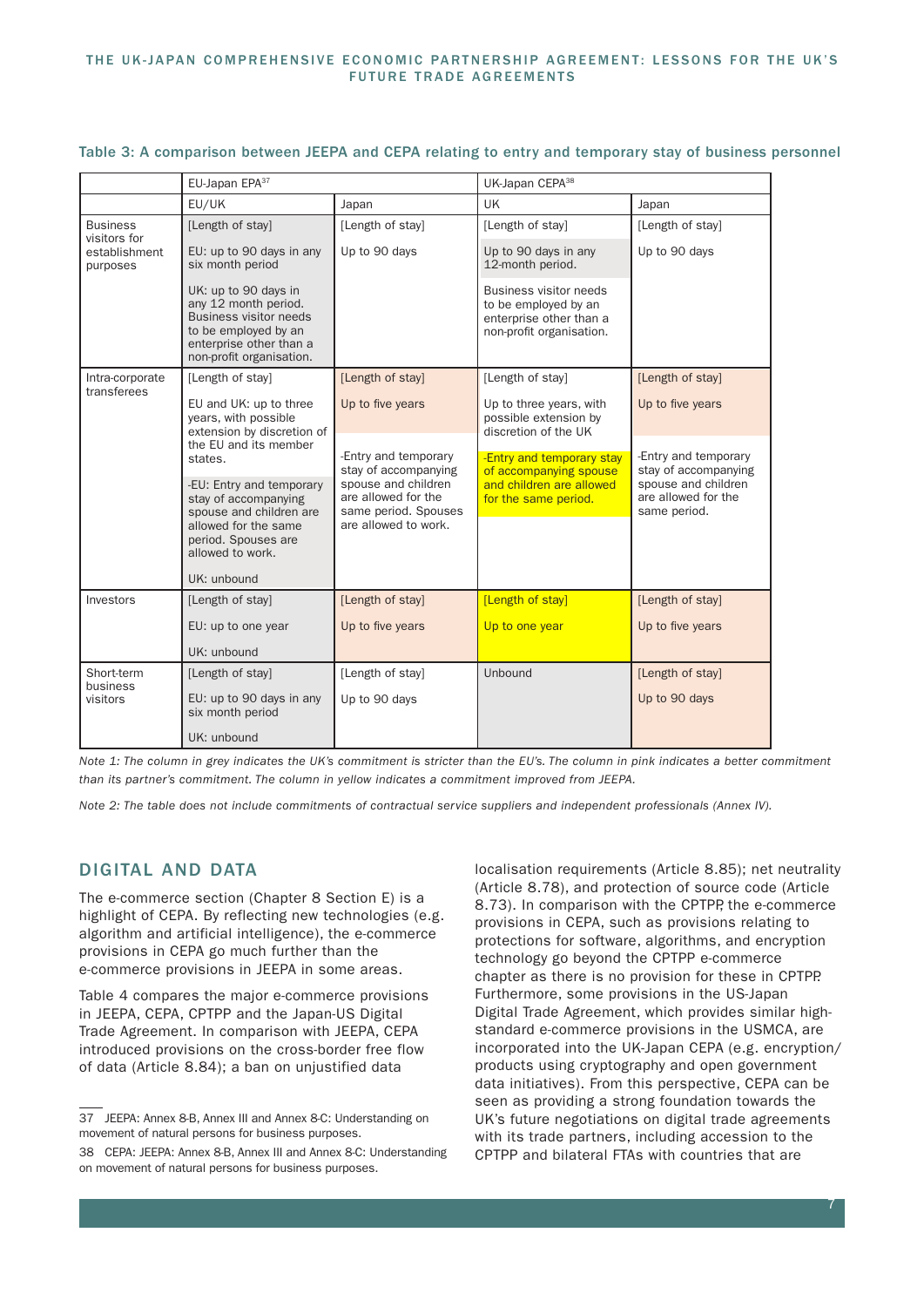proactively developing digital trade rules, such as Australia, New Zealand, and the US.39

The e-commerce provisions in CEPA clearly indicate the UK's departure from the EU's digital trade policy approach that values data privacy and security, towards the Asia-Pacific and the US-style marketoriented approach that values market dynamism and innovation.40 The UK's position reflects its post-Brexit 'National Data Strategy' (September 2020), which aims to promote innovation; flow of information across borders and enable regulatory cooperation with international partners. 41 UK and Japanese business widely welcomed the substantial developments of the CEPA e-commerce provisions.42 Indeed, these provisions are expected to facilitate trade and support innovation and CEPA would provide incentives to promote collaboration between the UK and Japanese business.

However, the social implications of the UK's policy shift are not yet known.<sup>43</sup> As can be seen from Table 4, government ability to safeguard data privacy, safety, and security, becomes weaker with fewer provisions that allow government intervention for such purposes, and inclusion of provisions that completely ban government intervention under CEPA in comparison with that of JEEPA. For example, UK civil society organisations express strong concerns about privacy and personal data protection in relation to free data flow in international trade agreements.<sup>44</sup> In addition, to a balance between free data flow and data privacy, some argue that the implication of a balance between accountability and intellectual property rights and online harms and freedom of expressions in CEPA

requires scrutiny.45

E-commerce provisions in CEPA reveal that ensuring a good balance between economic objectives and public policy objectives is crucial to develop the UK's digital trade policy after leaving the EU's digital trade framework. For the UK's future FTA negotiations, the UK government should analyse the implications of CEPA and conduct multi-stakeholder policy discussions to achieve inclusive digital trade.

## INVESTMENT

An FTA can enhance investment incentives by tariff reduction/elimination; market liberalisation in services and investment; and regulatory cooperation in goods and services as these can reduce trade costs, increase corporate profits and provide companies with incentives to make new investments or enhance existing investments. In addition, investment provisions that cover investment-related rules and investment protection provide legal certainty to business.

Observing CEPA, there is a lack of a pro-active Post-Brexit FDI strategy both in terms of inward and outward FDI, including the role that FTAs might play in achieving investment-related policy objectives. CEPA could have been a chance for the UK to show a strong commitment to Japanese investors, which does not appear to have been taken.<sup>46</sup>

There are three issues to be raised in this regard. The first concerns tariffs and rules of origin. With regard to tariffs, as seen earlier, there is no significant advantage over the JEEPA status quo from the investment perspective. This is because tariffliberalisation under CEPA is almost identical to that under JEEPA (see the previous section on market access in trade in goods). The provisions on rules of origin, such as extended cumulation for EU inputs in both UK and Japanese products, are unambiguously worse than was the case under JEEPA, although better than trading on WTO terms. Replicating the JEEPA arrangements would require trilateral diagonal cumulation arrangements which includes the EU. However, it is highly unlikely that the EU will agree to such diagonal cumulation arrangement with the UK (see the previous section on rules of origin). In any case, these arrangements cover only manufacturing

<sup>39</sup> See Australia-Singapore Digital Trade Agreement (signed August 2020), Digital Economy Partnership Agreement (signed in June 2020) among Chile, New Zealand, and Singapore and the e-commerce provisions under USMCA (US, Mexico and Canada).

<sup>40</sup> Schwartz, P. M., and Peifer, K. (2017). Transatlantic Data Privacy Law, *Georgetown Law Journal,* vol. 106, No. 1, pp.115-180. Wolfe, R. (2019). Learning about Digital Trade: Privacy and E-commerce in CEPA and TPP.

<sup>41</sup> https://www.gov.uk/government/publications/uk-national-datastrategy/national-data-strategy

<sup>42</sup> For example, see CBI (https://committees.parliament.uk/ writtenevidence/14956/pdf/), TechUK (https://committees. parliament.uk/writtenevidence/14927/pdf/), Japan Electronics and Information Technology Industry Association (0911.pdf (jeita.or.jp) in Japanese.

<sup>43</sup> Jones, E. and Kira, B. (2020a). It's time to talk digital trade, UKTPO blog, 13<sup>th</sup> November, 2020: It's time to talk digital trade « UK Trade Policy Observatory (sussex.ac.uk) And Jones, E. and Kira, B. (2020b). The digital trade provisions in the new UK-Japan Trade Agreement, Submission to the International Trade Committee, UK House of Commons. https://committees.parliament.uk/ writtenevidence/14812/pdf/

<sup>44</sup> For example, see Which? (https://committees.parliament.uk/ writtenevidence/14897/pdf/) and Trade Justice Movement (https:// committees.parliament.uk/writtenevidence/13884/pdf/) .

<sup>45</sup> For example, Jones, E. and Kira, B. (2020a); Jones, E. and Kira, B. (2020b) and Aaronson, S. A. (2019) Data is different, and that's why the world needs a new approach to governing cross-border trade flows, *Digital Policy, Regulation and Governance*, Vol. 21 No.5, pp.441- 460.

<sup>46</sup> See Morita-Jaeger, M. (2020). Japan-UK Free Trade Agreement –What is missing?, UKTPO Blog, 22 October 2020. https://blogs. sussex.ac.uk/uktpo/2020/10/22/japan-uk-fta-what-is-missing/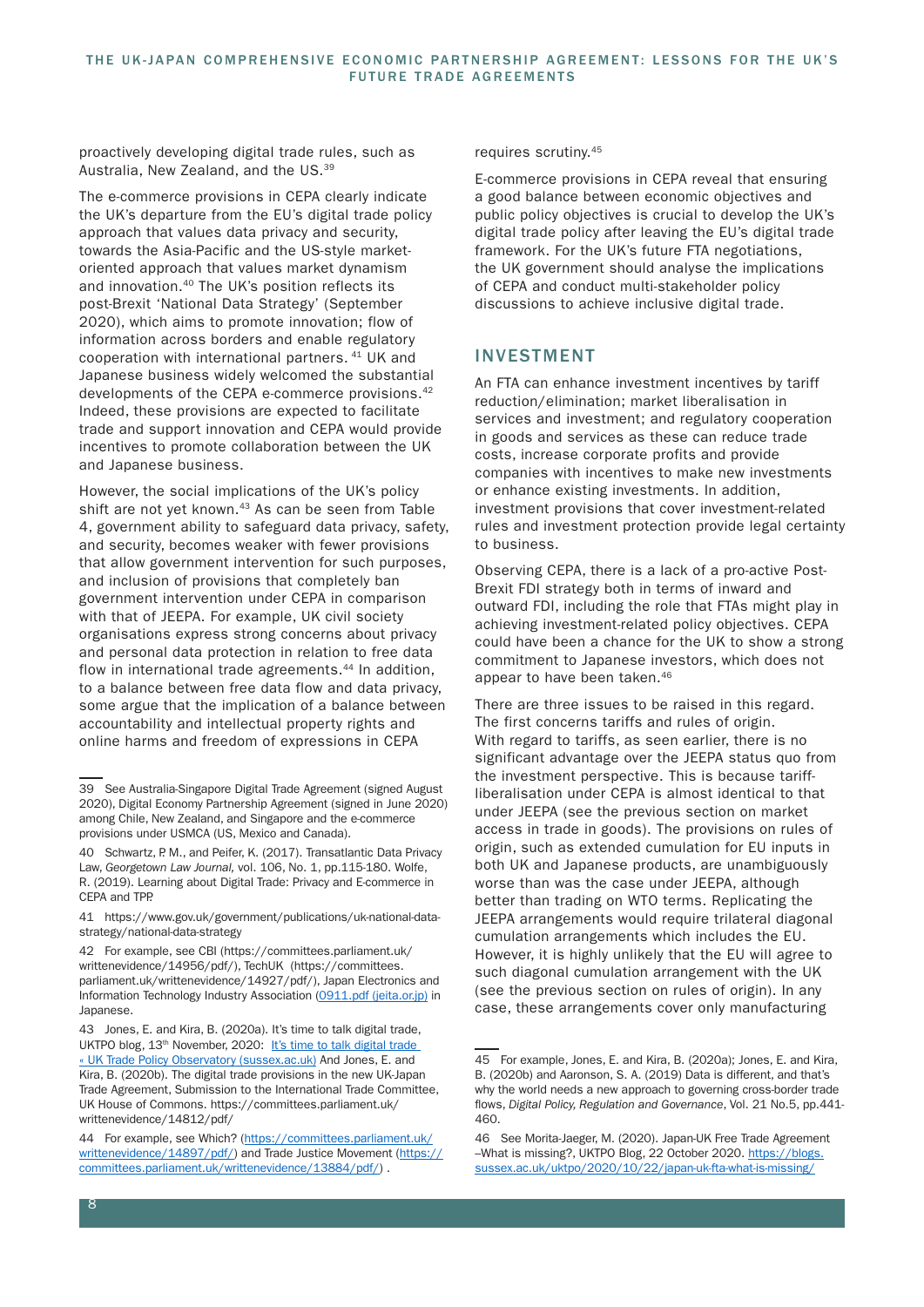#### THE UK-JAPAN COMPREHENSIVE ECONOMIC PARTNERSHIP AGREEMENT: LESSONS FOR THE UK'S FUTURE TRADE AGREEMENTS

|                                        | EU-Japan EPA                                                                                    | UK-Japan CEPA                                                                                                                                            | <b>CPTPP</b>                                                                                                                                            | Japan-US Digital Trade Agreement                                                                                                   |  |
|----------------------------------------|-------------------------------------------------------------------------------------------------|----------------------------------------------------------------------------------------------------------------------------------------------------------|---------------------------------------------------------------------------------------------------------------------------------------------------------|------------------------------------------------------------------------------------------------------------------------------------|--|
| Non-discrimination                     | <b>No</b>                                                                                       | <b>No</b><br>Yes                                                                                                                                         |                                                                                                                                                         | <b>Yes</b>                                                                                                                         |  |
| against digital                        |                                                                                                 |                                                                                                                                                          |                                                                                                                                                         |                                                                                                                                    |  |
| products                               |                                                                                                 |                                                                                                                                                          | Article 14.4                                                                                                                                            | Article 8                                                                                                                          |  |
| Free data flow                         | N <sub>o</sub>                                                                                  | <b>Yes</b>                                                                                                                                               | <b>Yes</b>                                                                                                                                              | <b>Yes</b>                                                                                                                         |  |
|                                        | *EU's adequate<br>decision of Data<br>privacy as a condition<br>of free data flow               | Article 8.84: Cross-border<br>transfer of information by<br>electronic means<br>*Some limited exceptions for                                             | Article 14.11: Cross-border<br>transfer of information by<br>electronic means<br>*Some limited exceptions                                               | Article 11:Cross-border transfer of<br>information by electronic means<br>* Some limited exceptions for<br>public policy measures. |  |
|                                        |                                                                                                 | public policy measures, same<br>as CPTPP and US-Japan                                                                                                    | for public policy measures.                                                                                                                             |                                                                                                                                    |  |
| Data protection                        | <b>Yes</b>                                                                                      | <b>Yes</b>                                                                                                                                               | <b>Yes</b>                                                                                                                                              | <b>Yes</b>                                                                                                                         |  |
| and privacy,<br>consumer<br>protection | Article: 8.88:<br><b>Consumer protection</b>                                                    | -Article 8.79: Consumer<br>protection                                                                                                                    | -Article 14.7: Online<br>consumer protection                                                                                                            | -Article 14: Online consumer<br>protection                                                                                         |  |
|                                        | *Plus the EU-Japan<br>data adequacy<br>agreement (January                                       | -Article 8.80: Personal<br>information protection                                                                                                        | -Article 14.8: Personal<br>Information protection                                                                                                       | -Article 15: Personal information<br>protection                                                                                    |  |
|                                        | 2019)                                                                                           | *Plus adequacy agreements<br>between the UK and Japan?                                                                                                   | Article 14.10: Principles<br>on access to and use of<br>the internet for electronic<br>commerce                                                         | *Promoting the interoperatbility<br>between different regimes (e.g.<br><b>APEC Cross-Border Privacy Rules</b><br>system)           |  |
| Data localisation                      | No                                                                                              | <b>Yes</b>                                                                                                                                               | Yes                                                                                                                                                     | <b>Yes</b>                                                                                                                         |  |
|                                        |                                                                                                 | Article 8.85:                                                                                                                                            | Article 14.13: Location of<br><b>Computing facilities</b>                                                                                               | Article 12 Location of computing<br>facilities                                                                                     |  |
|                                        |                                                                                                 | *Ban on data localisation<br>requirements with safeguarding<br>measures necessary for a<br>legitimate public policy.                                     | *Ban on data localisation<br>requirements with<br>safeguarding measures for<br>a specific legitimate public<br>policy (limited exceptions<br>than CEPA) | *No exceptions<br>Article 13: Location of financial<br>service computing facilities for<br>covered financial service suppliers     |  |
| Source code                            | <b>Yes</b>                                                                                      | <b>Yes</b>                                                                                                                                               | <b>Yes</b>                                                                                                                                              | <b>Yes</b>                                                                                                                         |  |
|                                        | Article 8.73: Source<br>Code                                                                    | Article 8.73: Source Code                                                                                                                                | Article 14.7: Source code                                                                                                                               | Article 17: Source code                                                                                                            |  |
|                                        | *Ban on forced<br>disclosure of source<br>code and software<br>with safeguarding<br>exceptions. | *Ban on mandatory disclosure<br>of source code, software<br>and related algorithms with<br>safeguarding exceptions. The<br>scope is widen to algorithms. | *Ban on mandatory<br>disclosure of source code<br>(the scope is narrower than<br>CEPA). Less flexibility for<br>government than CEPA.                   | *Ban on mandatory disclosure of<br>source code, software and related<br>algorithms. Less flexibility for<br>government than CEPA.  |  |
| Encryption/<br>products using          | No                                                                                              | <b>Yes</b>                                                                                                                                               | <b>No</b>                                                                                                                                               | <b>Yes</b>                                                                                                                         |  |
| cryptography                           |                                                                                                 | Article 8.86: Commercial<br>information and communication<br>technology products that use<br>cryptography                                                |                                                                                                                                                         | Article 21: Information and<br>communication technology goods<br>that use cryptography                                             |  |
| Open government<br>data initiatives    | <b>No</b>                                                                                       | <b>Yes</b>                                                                                                                                               | <b>No</b>                                                                                                                                               | <b>Yes</b>                                                                                                                         |  |
|                                        |                                                                                                 | Article 8.82: Open government<br>data<br>*Replicate Japan-US                                                                                             |                                                                                                                                                         | Article 20: Open government data                                                                                                   |  |

#### Table 4: A Comparison of the major e-commerce provisions under JEEPA, CEPA, CPTPP and the Japan-US Digital Trade Agreement

*Note 1: "Yes" means there are provisions for the issue. As the gradation of the pink in the column of 'Yes' becomes lighter, reflection of public policy objective (e.g. inclusion of provisions to retain government interventions to safeguard safely, security and privacy) becomes weaker: 'Yes'(Clear restriction for public policy objective) 'Yes' (No restriction with safeguard provisions in detail), 'Yes' (No restriction*  with limited safeguard provisions) 'Yes'(No restriction with no/very limited safeguard provisions)

*Note 2: "No" means no provision for the issue.*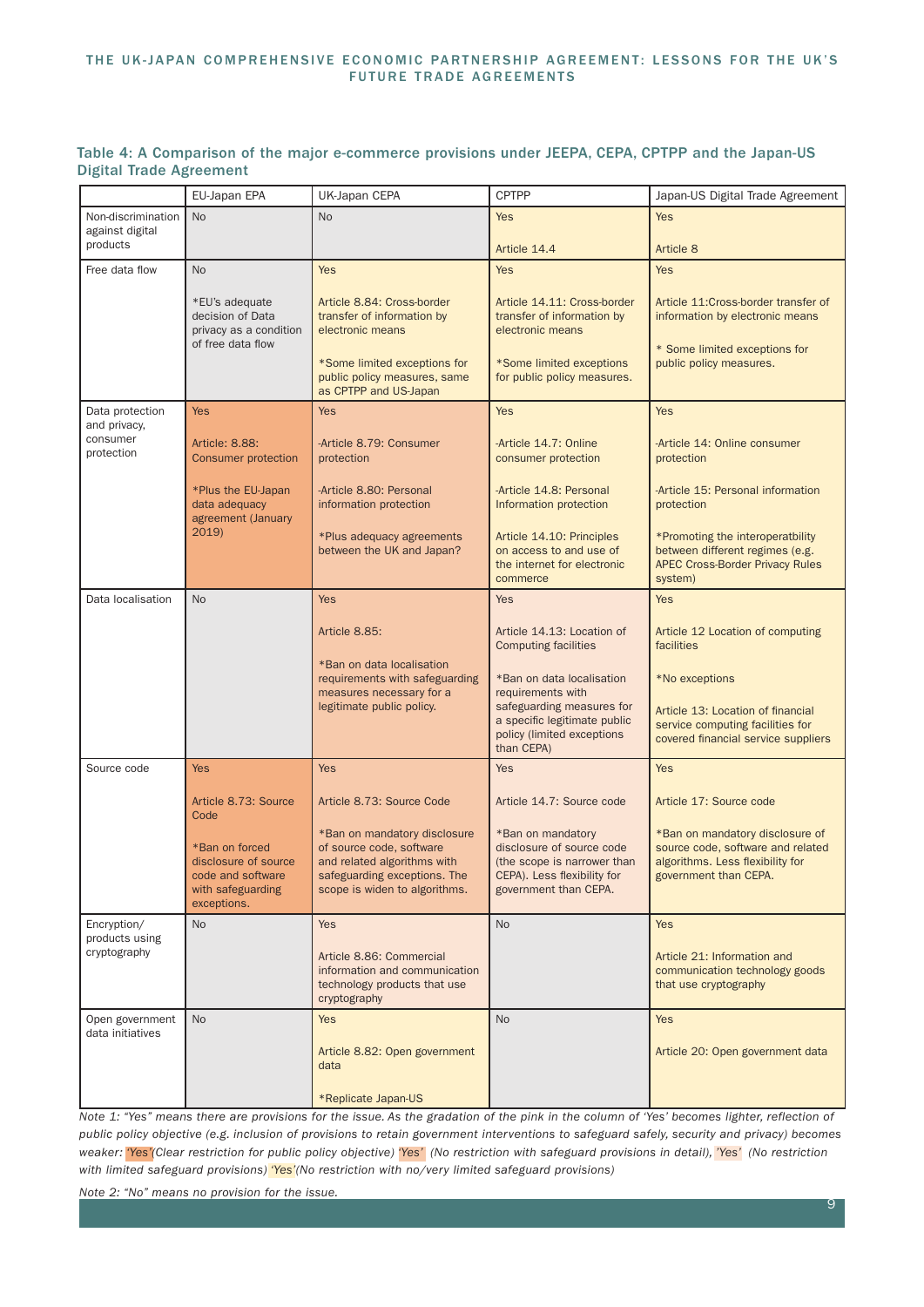sectors and cannot support investment in services sector.

The second issue concerns the UK's commitments for entry and stay regarding the temporary movement of personnel for business. The UK could have done more in this area to support Japanese investment by improving its commitments up to the level of the EU's commitments under JEEPA (i.e. business visitors for establishment purposes and short-term business visitors) or by ideally matching Japan's commitments under CEPA (i.e. intra-corporate transferees, investors and short-term business visitors).

The third issue concerns investment protection provisions. JEEPA covers only the provisions on investment liberalisation (Chapter 8: Section B). Although CEPA was an opportunity to introduce a comprehensive investment chapter that encompasses investment protection and a dispute resolution mechanism, CEPA included only the provision for a review on the investment protection and Investor-State Dispute Settlement (ISDS) issues and a possible inclusion of these functions in the Agreement in the future.<sup>47</sup> Inclusion of a possible review is the only difference from JEEPA.

Although conventional bilateral investment treaties (BITs) generally reflect investors' interest in ensuring a high degree of investment protection with minimal host state rights to regulate, many developed countries are now seeking to adjust the balance between safeguarding a state's right to regulate for public policy objectives (e.g. environment) and investors' rights in favour of the former. In addition, policy debates for reforming the ISDS mechanism are going on at the international level.<sup>48</sup> Currently, the UK has 89 BITs in force and 87 of them include an ISDS mechanism. Relating to its FTA negotiations, it is not clear whether the UK supports an ISDS mechanism or an investment court system as the EU is promoting. For future FTA negotiations, the UK has to establish its position on an investment resolution mechanism by reviewing its existing BITs (its own BITs as well as ones replaced by the EU's investment protection agreement, such as EU-Singapore and EU-Viet Nam) as well as clarify how the UK wants to incorporate investment protection provisions into FTAs.

<sup>47</sup> Section A: General provisions, Article 8.5.3.

<sup>48</sup> Kaufmann-Kohler, G. and Potesta, M. (2020). Investor-State Dispute Settlement and National Courts, Springer Nature, 2020. And Kofman, M. (2018). Investor-state dispute settlement challenges and reforms, *Australian international law journal*, Vol.25 (2018), pp.49- 62.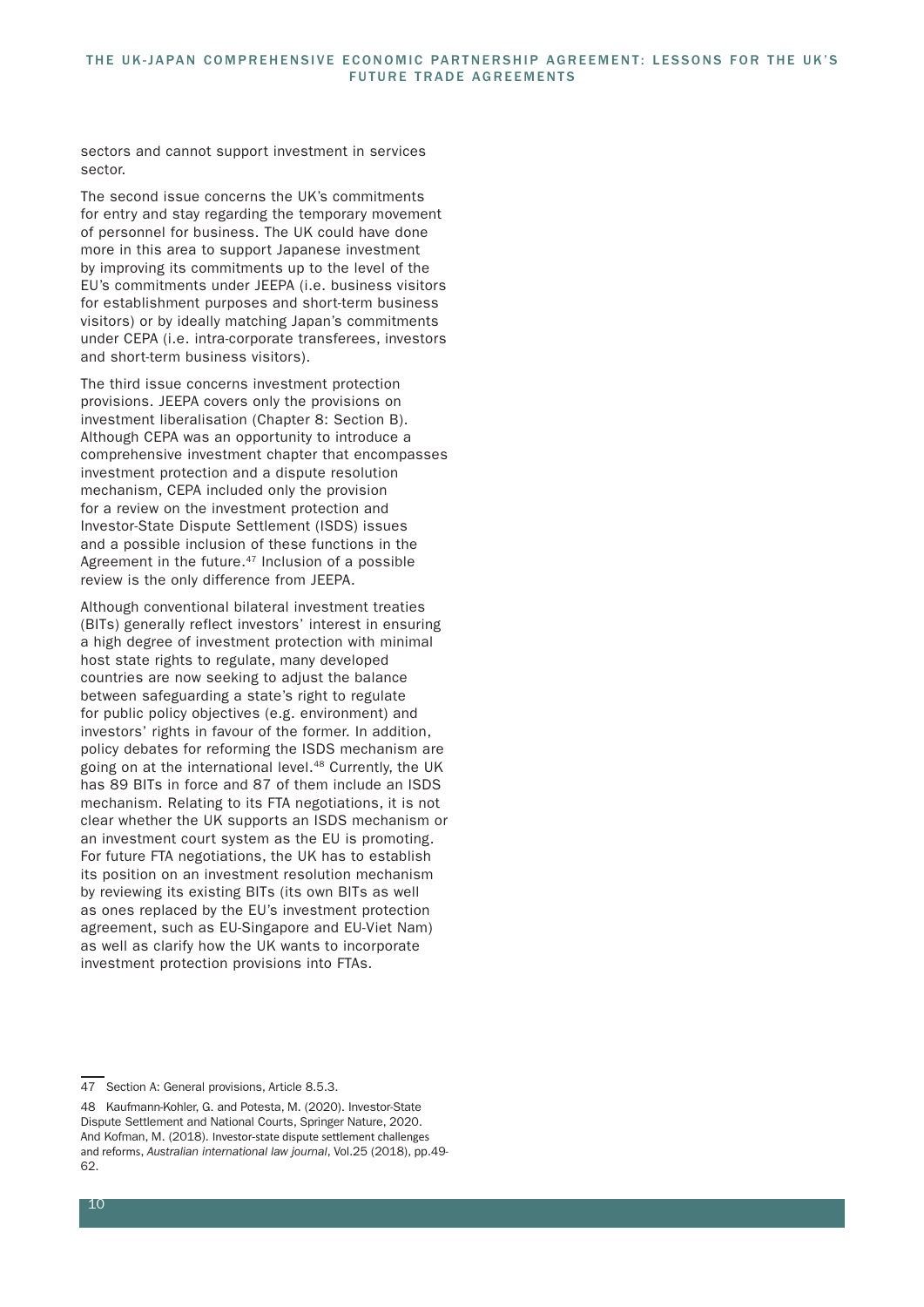## **CONCLUSION**

CEPA, as the UK's first FTA as an independent trading nation, provides important lessons for the UK's future FTAs. From our analysis above, we draw two lessons.

The first lesson is about substance. CEPA is seen as a replication of JEEPA except for some developments made in areas such as e-commerce, and moderate developments in some rules of origin and with regard to regulatory cooperation in financial services. The limitations of these developments arise not only from limited bilateral negotiating time between the UK and Japan, but also from the UK's domestic limitations in formulating established policy positions in the areas where the UK could have used its independence from the EU to break new ground (e.g. movement of natural persons, investment, audio-visual services, and mutual recognition in goods). Before ambitious and bespoke FTAs with trade partners become possible in practice, the UK's policy and regulatory alignment with the EU will need to be clarified.

The second lesson is about institutions and how domestic-policy making is conducted. In the e-commerce section, the UK's steps towards the Asia-Pacific style of digital trade governance were taken without any material public scrutiny or discussion of their social implications. It is a matter of concern that such a big policy step was taken without non-business stakeholders' involvement and with highly limited opportunities for scrutinising the negotiating results.49

The substantive and institutional lessons above imply that an FTA is not simply the way to expand the UK's market access. Deep FTAs are comprehensive and mostly about non-tariff issues that affect multiple stakeholders. In order to make meaningful, deep FTAs or join CPTPP in the future, substantive and inclusive policy discussions within the UK are critical precursors to negotiating deals with trade partners. Failure to conduct them could undermine the legitimacy of the resulting FTAs and even of the whole process of signing FTAs.

<sup>49</sup> Jones, E. and Kira, B. (2020a) and Jones, E. and Kira, B. (2020b).